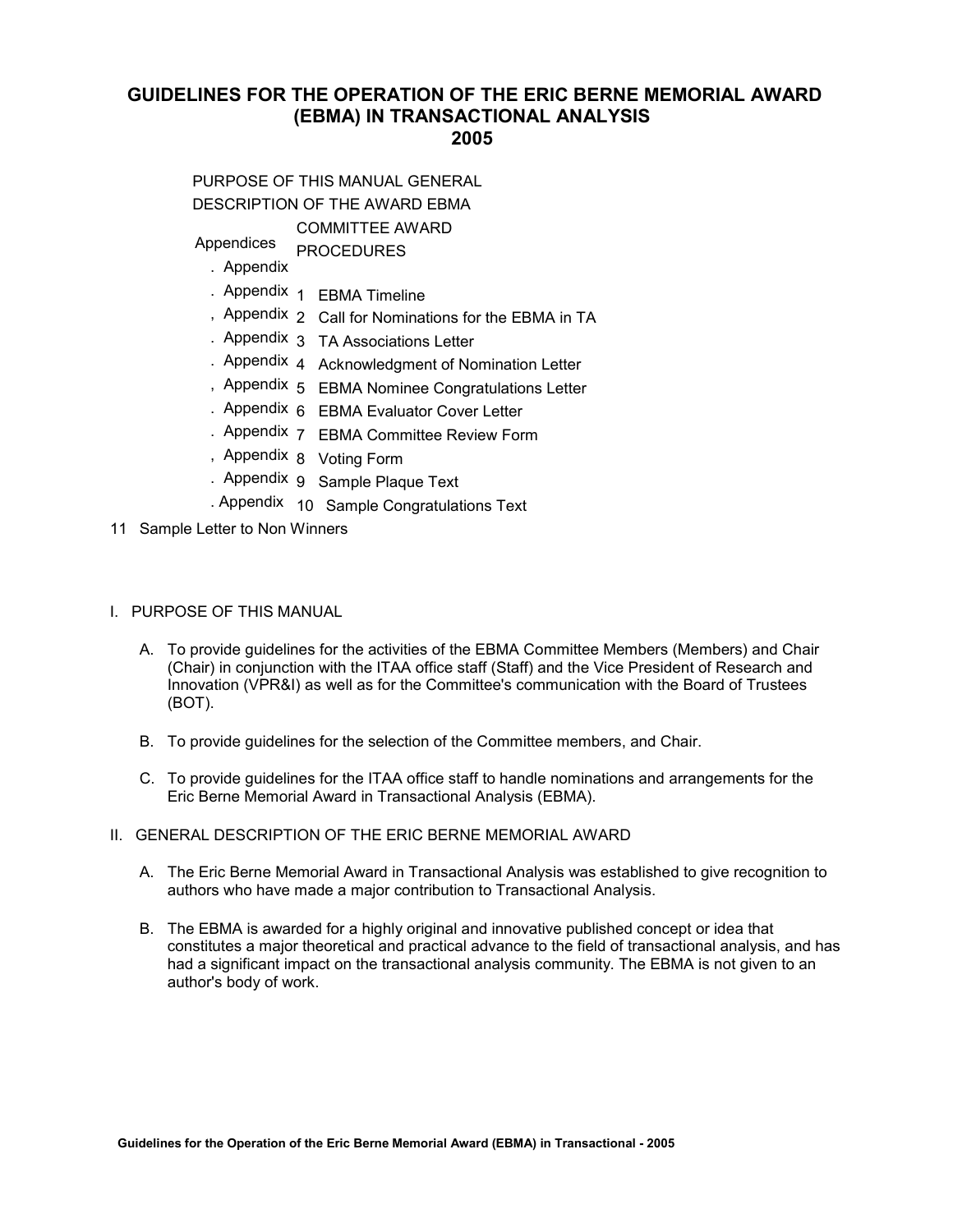#### III. EBMA COMMITTEE

- A. General Description
	- 1. The EBMA Committee is a committee of the Research and Innovation Division of the ITAA. It reports to the BOT and coordinates its activities through the VPR&I.
	- 2. The Committee is composed of a Chair and a maximum of nine (9) Members.
	- 3. The procedures of the Committee shall be administered by the Committee through a process of consultation with the Chair and the VPR&I after which they shall be forwarded to the BOT for incorporation into the Guidelines.
	- 4. The deliberative process whereby the Members choose the award shall be strictly confidential during the whole period of deliberation, starting January 1 until the EBMA winner is chosen. Only the Chair, the Members and Consultants shall participate in the discussions and decisions. Any attempt to approach the Chair, Members and Consultants regarding the specific aspects of the process shall be regarded as highly inappropriate.
	- 5. In the EBMA selection process, all parties involved will take any possible measure to minimize the impact of political pressures, popularity of particular individuals, previous reception or non-reception of an award, and undue influence of any particular group or theoretical orientation.
- B. Committee Members:
	- 1. Nomination of Members
		- a. The nominations for appointment to the EBMA committee are to be as open as possible to all members of the ITAA community. Insofar as possible, membership in the Committee is to represent the diversity of membership in the worldwide TA community with respect to gender, age, ethnicity, nationality, seniority in ITAA, geography, area of specialization or application, and theoretical and practical orientations.
		- b. Members of the Committee shall posses the expertise and demonstrated competence necessary for judging and rewarding innovations in transactional analysis.
		- c. EBMA Committee members have to be members of the ITAA in good standing.
		- d. The Committee membership shall change gradually as the members resign, or their term of office runs out.
	- 2. Appointment of Members
		- a. Nominations for Committee membership shall be presented by the Chair to the members. The nominees name will be presented to the members and unless there is an objection, the nominee shall be appointed as a member of the **Committee.**
		- b. If there is (are) one (or more) objections to the nominee, the members will discuss the concerns of the objectors and make one more round of votes. If objection continues the nominee will be thanked and notified of the rejection.
		- c. Appointments of Members shall be advanced for ratification to the Board of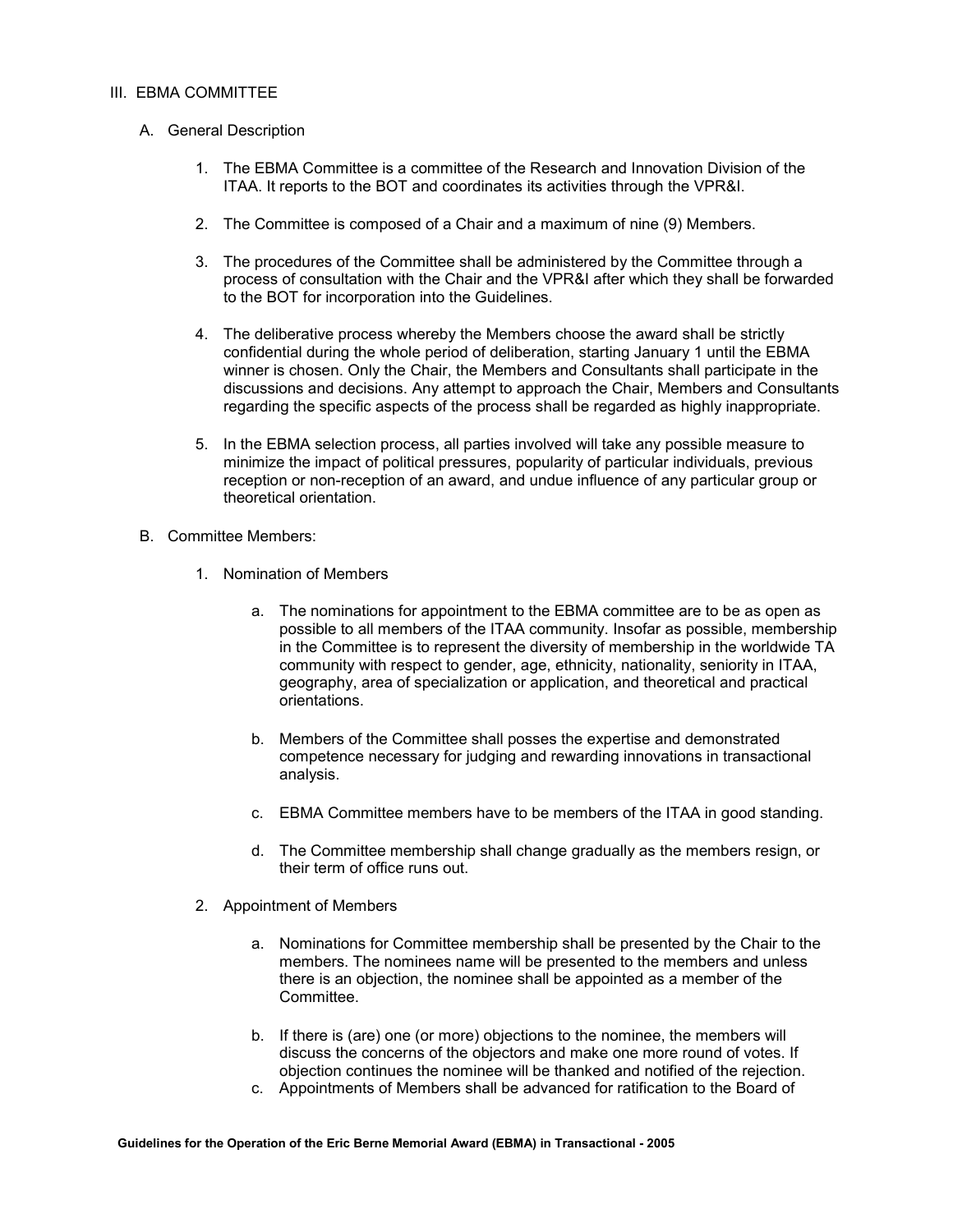Trustees (BOT) by the VPR&I.

- d. The maximum term of a Member shall be five years after which the Member's tenure will end. After a two year period the Member will be eligible for re-election.
- 3. The Duties of the Members shall be:
	- a. To nominate and elect a Chair.
	- b. To deliberate and make decisions with the Chair and VP R&I regarding the policies of the Committee.
	- c. To exclusively and independently evaluate, by rating and eventually rank ordering, the nominations presented to the Committee for the EBMA.

#### C. The Chair

- 1. The Chair shall be elected from the Committee membership for a term of three years. After the three years the Chair can be re-nominated and re-elected by a majority vote of the members.
- 2. Should the Chair resign and should there be no replacement the VPR&I will temporarily serve as Acting Chair or find an ITAA member who will serve as Temporary Chair, until a Chair is found.
- 3. The duties of the Chair shall be to:
	- a. Oversee the publicity and call for papers for the award.
	- b. Oversee the nominating, ranking and voting process.
	- c. Canvass the ITAA membership for Members willing to serve on the Committee and present those who are willing to serve to the Committee for election.
	- d. Work with the Members and the VPR&I to develop and improve Committee operations.
	- e. Interact with the ITAA membership to gather suggestions and deal with dissatisfactions.
	- f. The Chair does not participate in the evaluation of nominations or in the vote to choose an award from among the worthy nominations. However, the chair is authorized to decide how to break ties when ties develop in the granting of awards.

#### IV. AWARD PROCEDURES

#### A. Nominations

- 1. Nominations for the award will be considered each year. The award will be limited to one per year, except in the case there is an irresolvable tie between two worthy nominations.
- 2. All nominations for the EBMA must be received by the office no later than December 1 to be considered for the EBMA the following year. The materials required to make a nomination are specified in Appendix 2 ("Call for nominations for the Eric Berne Memorial Award in Transactional Analysis") This information is distributed to TA Associations and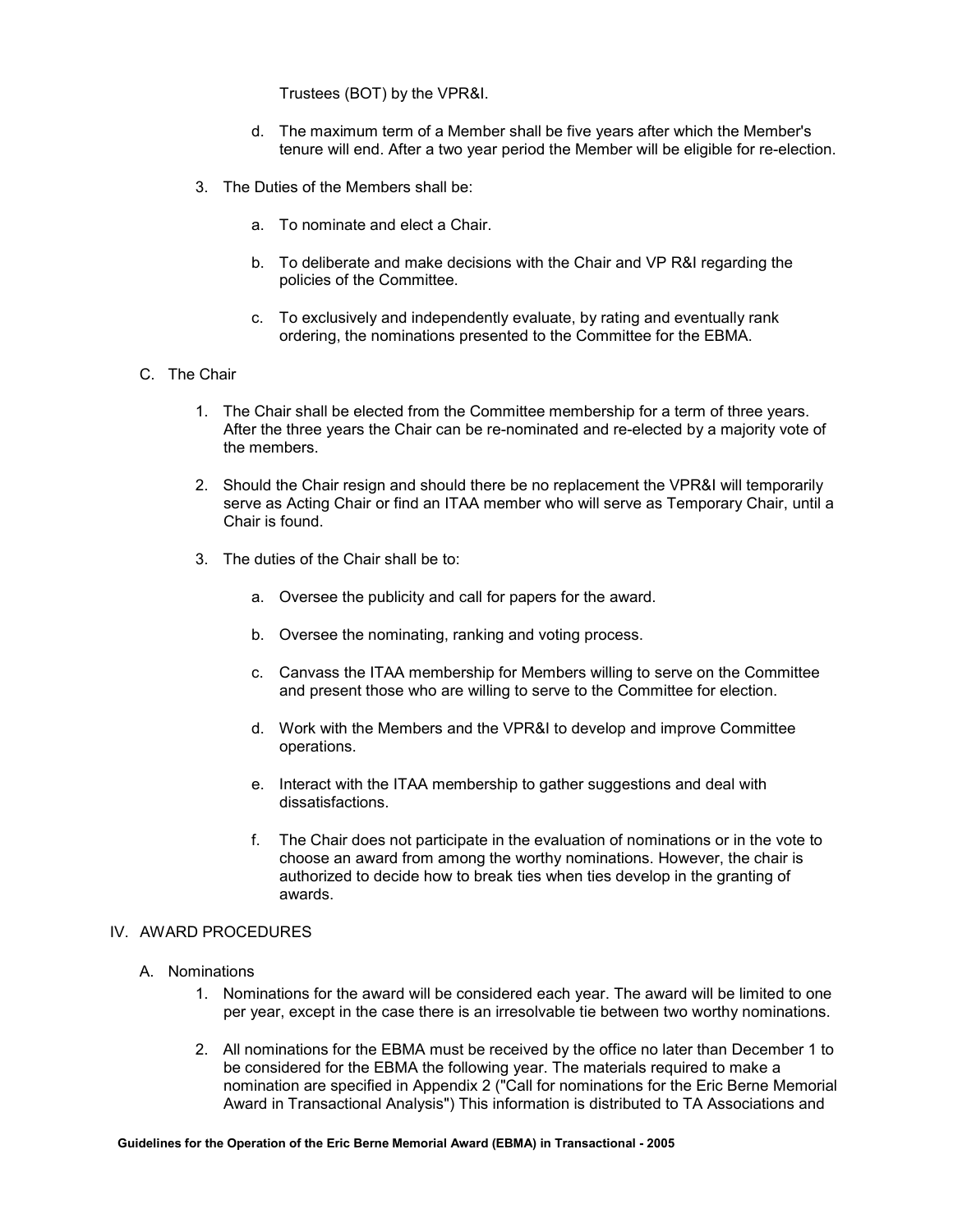published in the TA Journal, the Script and other TA publications.

- 3. To be eligible for nomination, the contribution must have been published in a professional journal, book, or other publication. Unpublished dissertations are not eligible for the EBMA.
- 4. All published contributions included with the nomination must have been published by Dec. 31st, three years before the deadline year I.e., for the 2006 EBMA, only contributions published before Dec. 31st, 2003, will be considered.
- 5. If a nominee is a member of the EBMA committee, that member will be exempted from the award process for that year.
- 6. Nominations for the award may be submitted to the committee by individuals, groups of individuals, or organizations and must be accompanied by copies of the publication and specific documentation required by the committee.
- 7. Nominators shall inform the Nominee of their intentions and the Nominee will be invited to suggest additional materials to be submitted to support the nomination.
- 8. Considerations, deliberations and decisions regarding the award are the responsibility of the Chair and Members, who may use consultants of demonstrated competence to aid in the review of nominations and serve in an advisory capacity to the Committee.
- 9. The EBMA will be presented at the annual conference of the International Transactional Analysis Association.
- B. Steps of the EBMA selection process.
	- 1. Overview. The award procedures have been divided into six steps:
		- *•* Publicity
		- *•* Screening
		- *•* Securing Committee members and/or Committee consultants
		- *•* Committee Ratings
		- *•* Committee Voting
		- *•* Final Arrangements
	- 2. Publicity. Publicizing calls for EBMA nominations and requests for committee consultants.
		- a. ITAA Publications.
			- i. The Chair the EBMA Committee will arrange with the Editors and the Consulting Editor of the Transactional Analysis Journal and The Script to place publicity about the award in both ITAA publications on a regular schedule shown below. The document "Call for nominations for the Eric Berne Memorial Award in Transactional Analysis" (Appendix 2) may be edited to serve as needed for this publicity.
			- ii. While it is the responsibility of the Chair to insure that this publicity is carried out the ITAA staff and Consulting Editor are requested to be aware of the schedule and to arrange the publicity, informing the chairperson if any revisions or changes need to be made.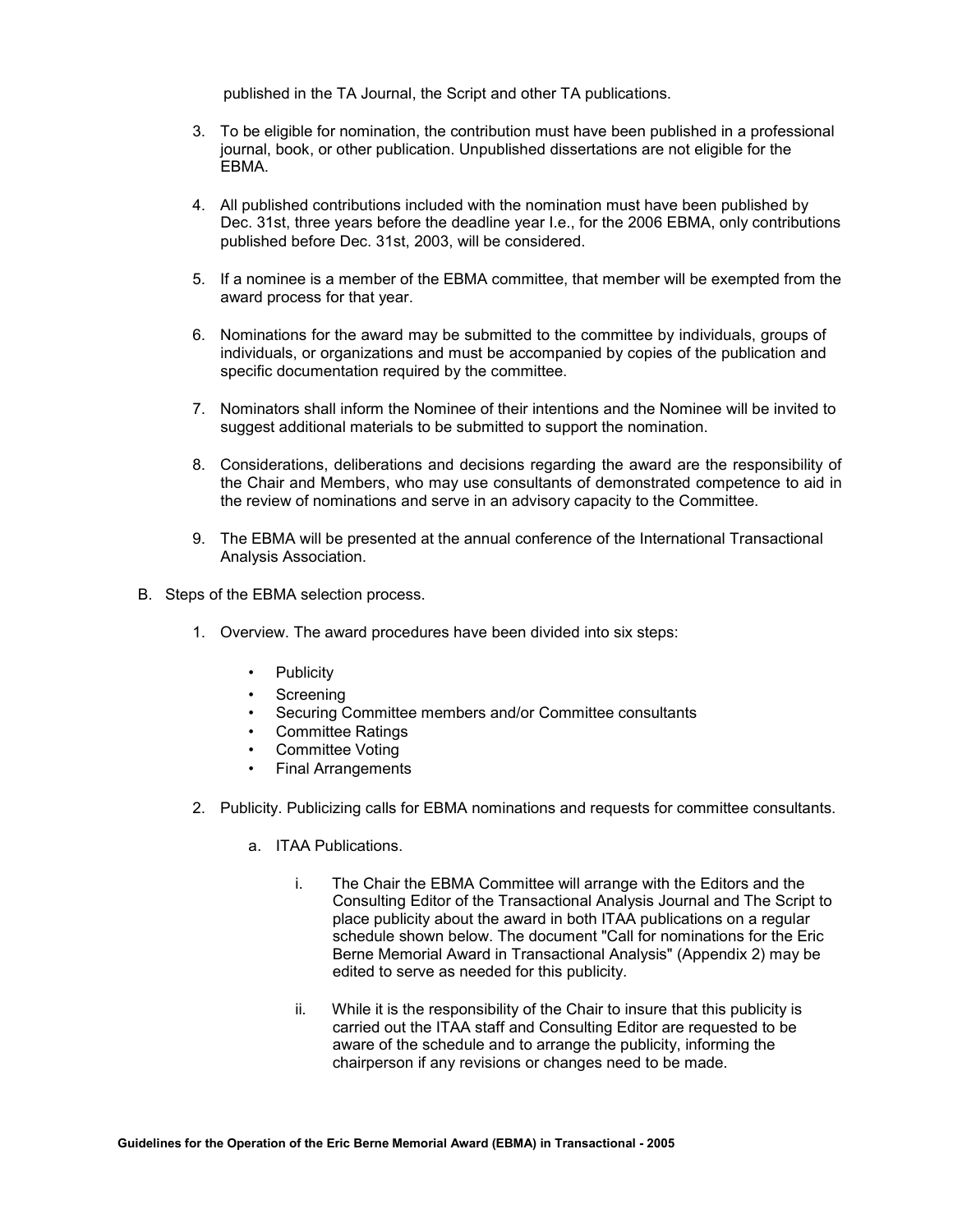iii. Schedule for Publicity:

*Transactional Analysis Journal* issues:

- *•* April (January 1 deadline)
- *•* July (April 1 deadline)
- *•* October (July 1 deadline)

*The Script* issues:

- *•* May-June and July issues major announcements (May 1 and June 1 deadlines)
- *•* August issue smaller announcement (July 1 deadline)
- *•* September-October issue largest announcement (September 1 deadline)
- *•* November issue final announcement (October 1 deadline) *Other*

*TA Association's journals and newsletters:*

- *•* The Chair will arrange with the staff to send out a letter in February of each year to the Presidents of other TA Associations and to the Editors of other TA journals and newsletters, requesting that they publicize the Call for EBMA.
- c. Nominations. This letter is to be sent with a cover letter signed by the Chair. (See Appendix 2 and Appendix 3.)

#### 3. Screening.

- a. The Screening stage to be coordinated between the ITAA office Staff and the Chair involves:
	- i. Evaluating the completion of the materials required for the nomination,
	- ii. Informing the person(s)making the nomination,
	- iii. Informing the person(s) nominated of the status of the nomination,
	- iv. Acquiring additional materials to complete the nomination, if needed.
- b. ITAA Office staff responsibilities.

The responsible ITAA office staff person is requested to:

- i. Note the date received on the materials.
- ii. Forward one copy of the application and materials of the publications being nominated to the Chair for review and assignment. (The office will retain the original copy of the nomination materials and the copy of the publication for reproduction and distribution to the EBMA Committee members and consultants for review.)
- c. EBMA Committee Chair's responsibilities.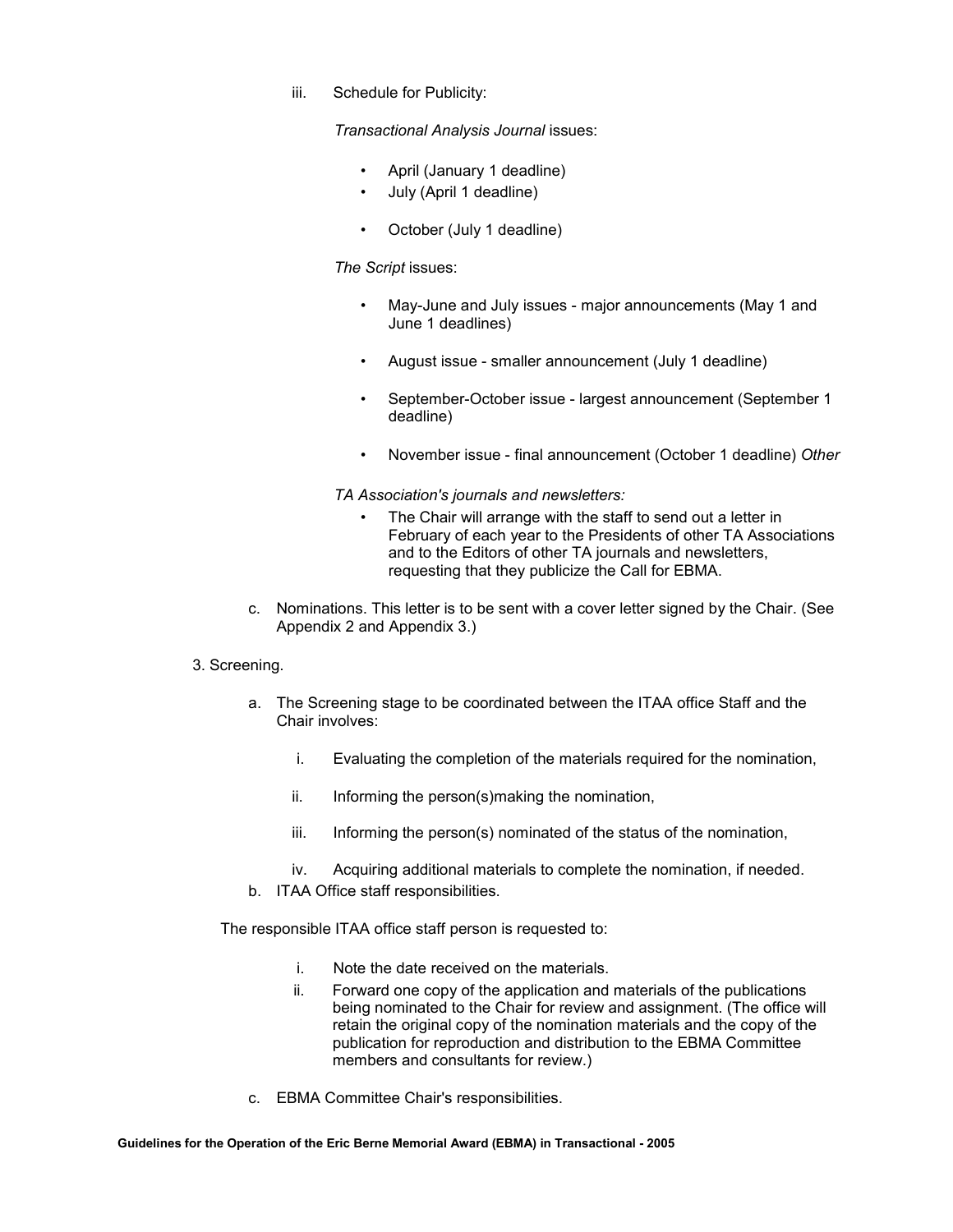The Chair will review the nomination materials and:

- i. Ascertain if the written information and materials provided are complete or if additional materials are required.
- ii. In the event that the nominee is a member of the committee, the Chair will inform the member that he/she has been nominated for the EBMA and that they cannot be involved in the award process for that year.
- iii. Inform the Staff about the status of the nomination (completion of nomination materials) so that they may send out the following letters:

The EBMA Acknowledgment Form Letter (Appendix 4) to the person(s) making the nomination, confirming that the necessary materials are complete or specifying additional materials that are needed.

The EBMA Nominee Form Letter (Appendix 5) advising the nominee of the fact that they are being nominated for the award, inviting them to consult with nominators about additional materials in support of the nomination and inquiring if they will accept it if awarded.

- 4. Securing Committee members and/or Committee consultants.
	- a. After the nominations are screened, and the number of completed nominations is determined, the Chair shall contact the Members and ascertain their availability for evaluating the nominations. A minimum of three (3) committee members or consultants who will complete thorough evaluations and ratings are required of each nomination. If an insufficient number of members are able to make the commitment to evaluate the nominations, the Chair will look for consultants to take their place.
	- b. b. Committee Consultants shall serve for one nomination term and shall be selected on the basis of the same requirements for service as was described for members under the section III,B,1 on Members, above.
- 5. Evaluation.
	- a. ITAA office staff responsibilities: The following materials will be sent by the staff to the evaluators (members and consultants) assigned by the EBMA Committee Chairperson to rate each nomination:
		- i. EBMA Evaluator Cover Letter (Appendix 6).
		- ii. EBMA Committee Rating Form (Appendix 7).
		- iii. Nomination Form received from person(s) making the nomination.
		- iv. A copy of the publication(s) being nominated for the award.
	- b. Once returned to the ITAA office, the staff will make copies of the returned Rating Forms and forward them to the Chair.
	- c. Evaluator's responsibilities
		- i. The evaluators shall complete the EBMA Committee Rating Form (Appendix 7), which provides an evaluation of the nomination on the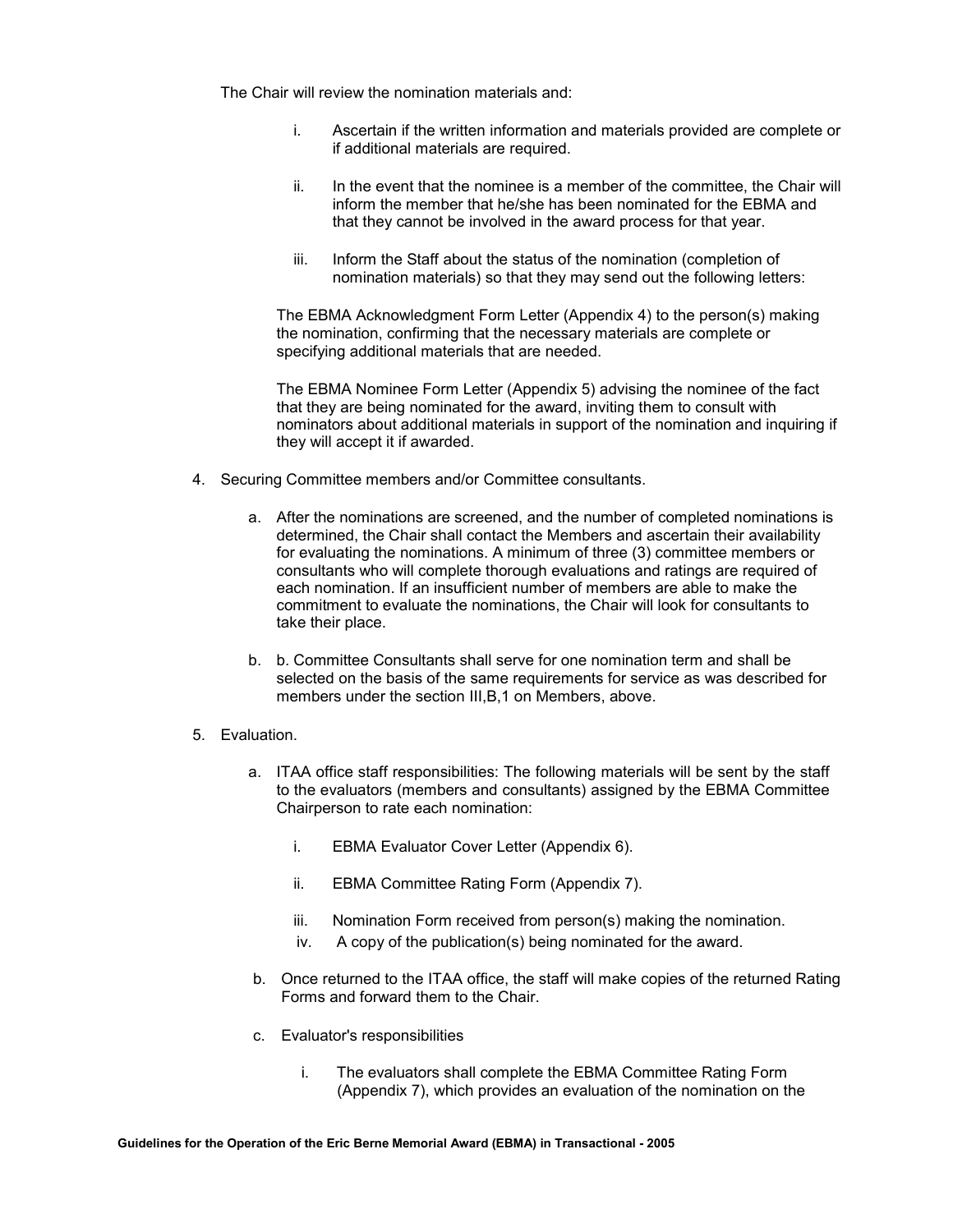basis of a five-point scale applied to three categories.

#### **Categories**

\* ORIGINALITY of the contribution within transactional analysis.

\* RELATIONSHIP to existing theories and fields of application in transactional analysis.

\* POSITIVE IMPACT the contribution has had on transactional analysis theory and/or applications.

- ii. Once completed the evaluators shall mail, or FAX and mail their rating forms to the ITAA office.
- d. Chair's responsibilities.
	- i. The Chair will make the evaluator assignments and the staff will distribute the necessary materials for review.
	- ii. All necessary materials must be sent to the Evaluators no later than February 15th of the award year and the evaluations must be returned by April 1 to the Chair.
	- iii. The three scores of the evaluators will be averaged. All nominations receiving the average score of more than 3.5 will be deemed worthy of receiving the award.
	- iv. If no nomination is considered worthy no award will be given.
	- v. If only one nomination is deemed worthy it will automatically receive the Award. If more than one is deemed worthy, a vote to choose among them will proceed.

#### 6. Voting.

- a. If there is more than one nomination deemed worthy the committee will vote by rank ordering the finalists. The Evaluators, that is the committee members participating and consultants brought in any given year, will receive and return Voting Letter and Voting Form. (Appendix 8)
- b. The rank orders will be summed up. The finalist with the lower vote will receive the award.
- c. If there is a tie in the above vote the Chair is authorized to decide how to break the tie.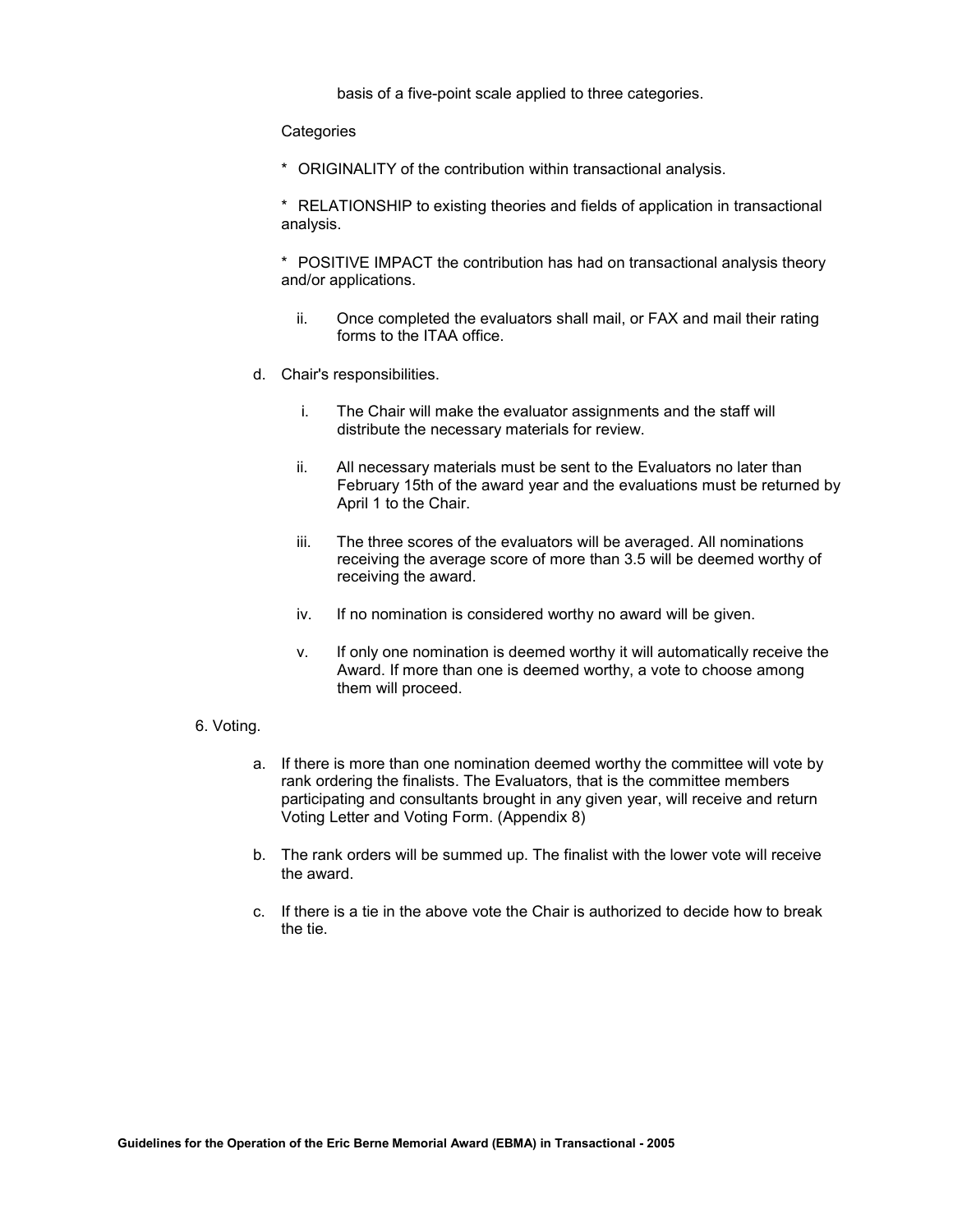- d. If there any "grey areas" which cannot be resolved by the above procedures, the Chair, Members and Consultants, in a confidential discussion, without any outside influence will deliberate and come to a conclusion. However, they may include the VPR&I in their deliberations.
- e. Only the Evaluators (Members and Consultants) shall be involved in rating and rank ordering the nominations. The Chair shall participate in the voting to break a tie only.
- f. The votes shall be opened and counted by at least two staff members or one staff member and the Chair.

#### 7. Final arrangements.

During this stage, the Chair will work with the Staff and President of ITAA to make arrangements for the presentation of the award at the annual ITAA Conference. This will include:

- a. Arranging for the notification of the winner(s) of the award, and requesting that they prepare a brief acceptance speech for the awards ceremony.
- b. Arranging for the notification of the nominees that did not receive the award, and their nominators. (See Appendix 11.)
- c. Informing the Members, the VPR&I and the ITAA BOT of the award.
- d. Designing and purchasing the plaques to be presented to winner(s).
- e. Organizing the ceremony for the presentation of the award at the annual ITAA Conference.
- f. Scheduling and arranging for the award ceremony with the ITAA President and the Conference organizers.
- g. Arranging for a presentation speech by the Chair, the VPR&I or the President in that order of preference.

#### Appendices

- . Appendix 1 EBMA Timeline
- . Appendix 2 Call for Nominations for the Eric Berne Memorial Award in Transactional Analysis
- , Appendix 3 TA Associations Letter Acknowledgment of Nomination Letter EBMA
- . Appendix 4 Nominee Congratulations Letter EBMA Evaluator Cover Letter EBMA
- . Appendix 5 Committee Rating Form Voting Letter Sample Plaque Text Sample
- , Appendix 6 Congratulations Text
- . Appendix 7
- . Appendix 8
- , Appendix 9
- . Appendix
- 10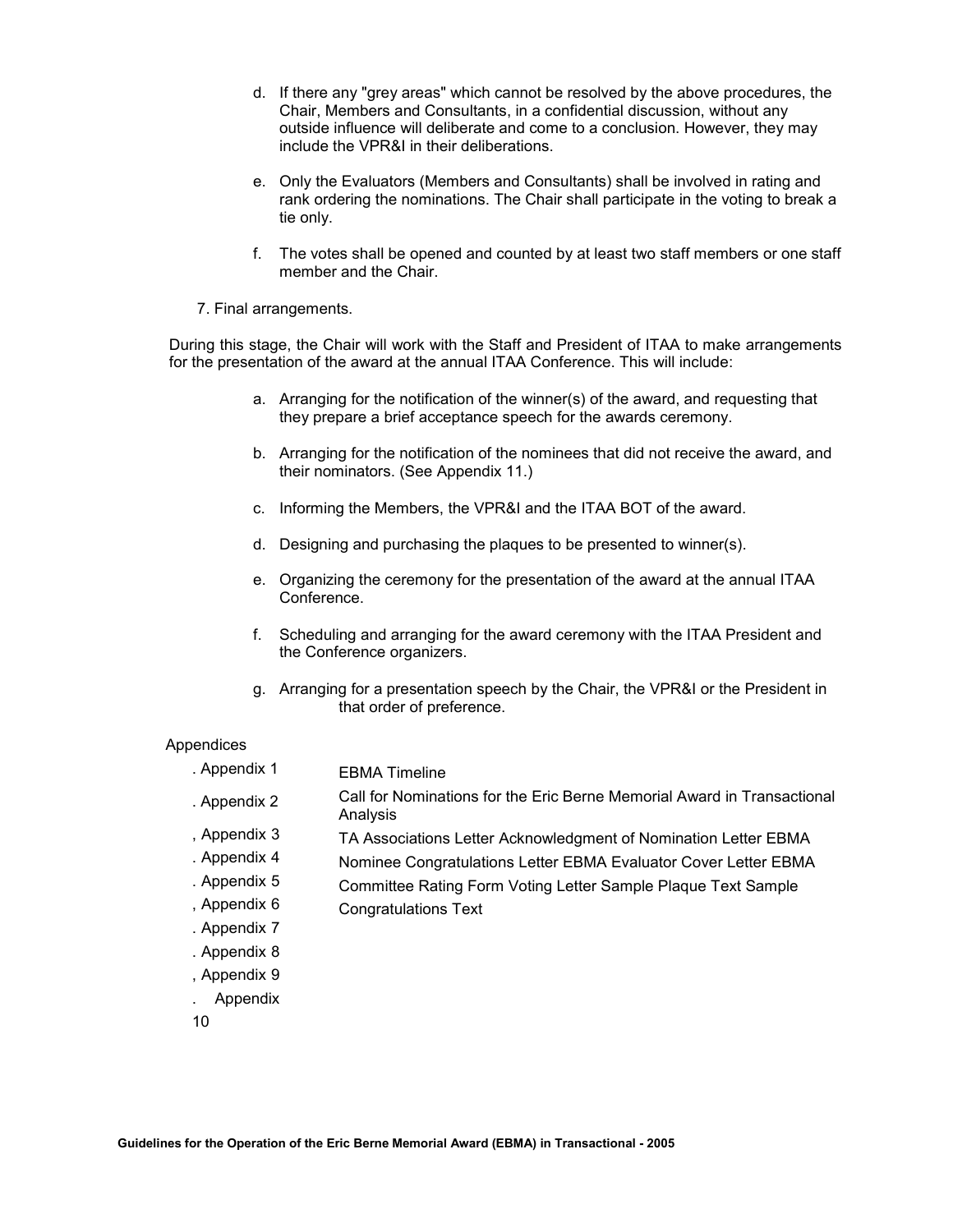### **EBMA TIMELINE**

st December 1 - Deadline for submitting nominations for award to EBMA committee. Chair reviews material received within deadline, acknowledges the nominations, and requests to Nominators for any additional information or materials required for considering nomination.

January 15<sup>th</sup> - Deadline for submission of all materials to complete nomination.

Rating materials sent to Evaluators for each nomination

- a. Nomination Form.
- b. EBMA Rating Form (Appendix 7)
- c. A copy of the publication being nominated for the award.
- d. Other relevant materials determined by the Chair.

February  $15<sup>n</sup>$ - All materials in evaluator's hands.

April 15<sup>th</sup> - Deadline for ratings to be returned to Staff. Staff forwards ratings to Chair. Chair decides if additional vote is needed.

st May 1 - Voting form and cover letter sent by Staff if needed.

May 5<sup>th</sup> - Deadline for Evaluators to report the vote to Staff. Results of voting (mailed or faxed form or phone call log) forwarded to Chair.

st June 1 . Final decision to be forwarded to VPR&I, President, and ITAA Conference Coordinators.

July 1<sup>st</sup> - Arrangements completed for plaque and ceremonies for the award to be presented at the annual ITAA conference.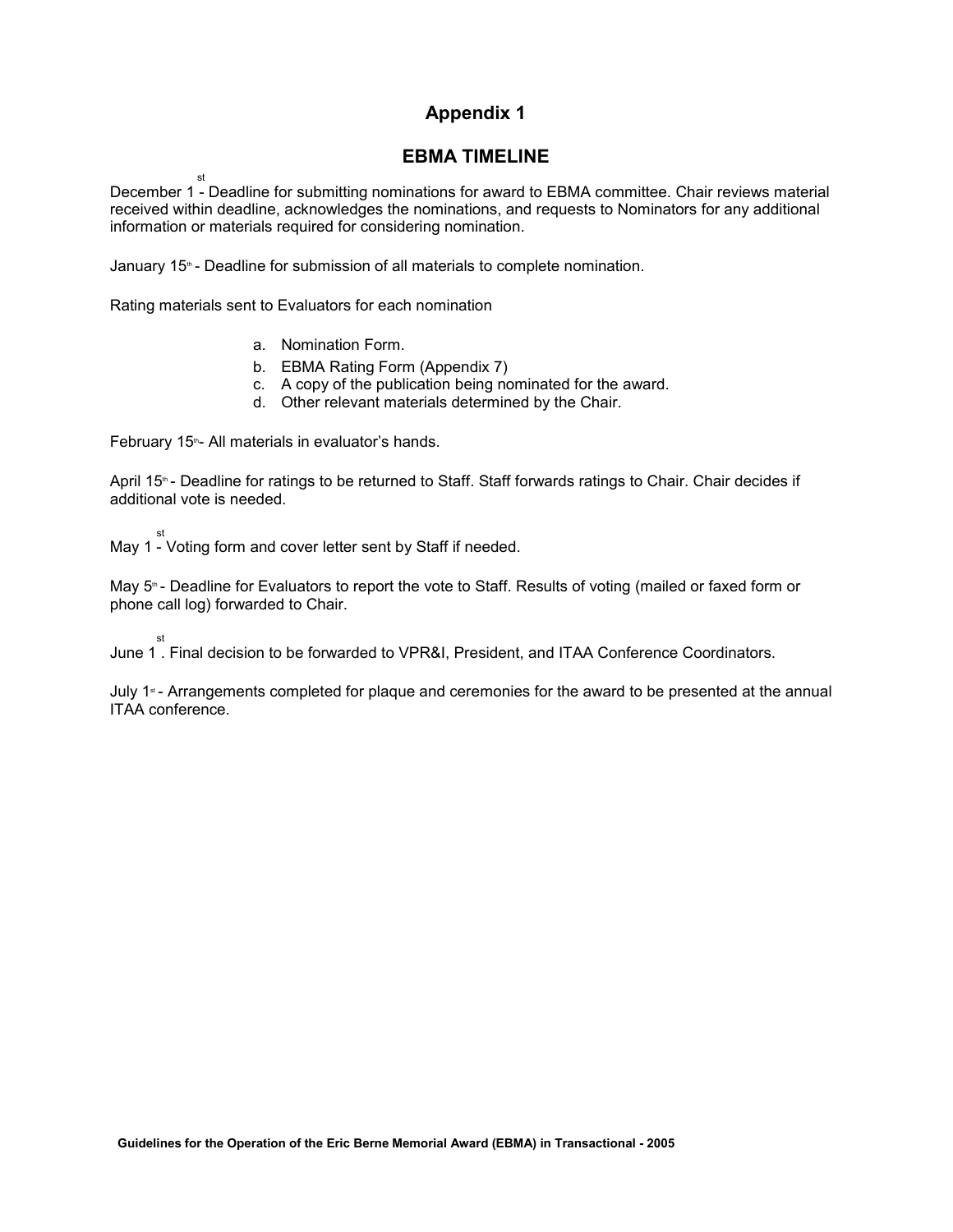### **CALL FOR NOMINATIONS FOR THE ERIC BERNE MEMORIAL AWARD IN TRANSACTIONAL ANALYSIS**

To be considered for a nomination, the following information and materials must be submitted, in electronic form (Microsoft Word or PDF), to the Eric Berne Memorial Award Committee in care of the ITAA office no later than December 1:

- 1. Name(s) of Author(s) nominated.
- 2. Publication citation. Full reference for journal article, book, or publication in which the contribution being nominated has been published.
- 3. A brief title for the contribution. For example, the concept in theory, a descriptive research project title, the specific practice application, a descriptive title for the comparison or integration of TA with other theories or approaches, or a title for some other relevant area.
- 4. A statement supporting the nomination as an original and highly significant contribution to transactional analysis. This statement, which will not exceed 1500 words, might address:
	- a. The originality and innovation of the contribution within Transactional Analysis.
	- b. The relationship to previous work in Transactional Analysis and related theories or fields of application, including research where applicable;
	- c. Evidence of critical thought and explanations for the value and need for the contribution.
	- d. Evidence of the impact the contribution has had on the development of the field of Transactional Analysis.
	- e. Any other statements about the contribution that need to be considered by the EBMA committee.
- 5. Individual, group, or organization making the nomination. If more than one person is making the nomination, the nominating group will provide one common statement as above, including name, address, telephone and fax numbers, and e-mail addresses of all nominators. Please indicate one person whom the EBMA Committee Chair may contact if additional material is required.
- 6. Copies of the publication(s): nominations must include one copy of the article(s) or book chapter(s) in which the concept or idea being nominated appears, up to a maximum of 3 articles or book chapters. If the contribution was published in a language other that English, then a translation into English must be included along with a copy of the publication(s) in the original. Unpublished Doctoral dissertations will not be considered.

To be considered for the EBMA, contributions supporting the nomination must have been published by Dec. 31st, three years before the deadline year (e.g. For the 2006 award the publication date must be before 12/31/03).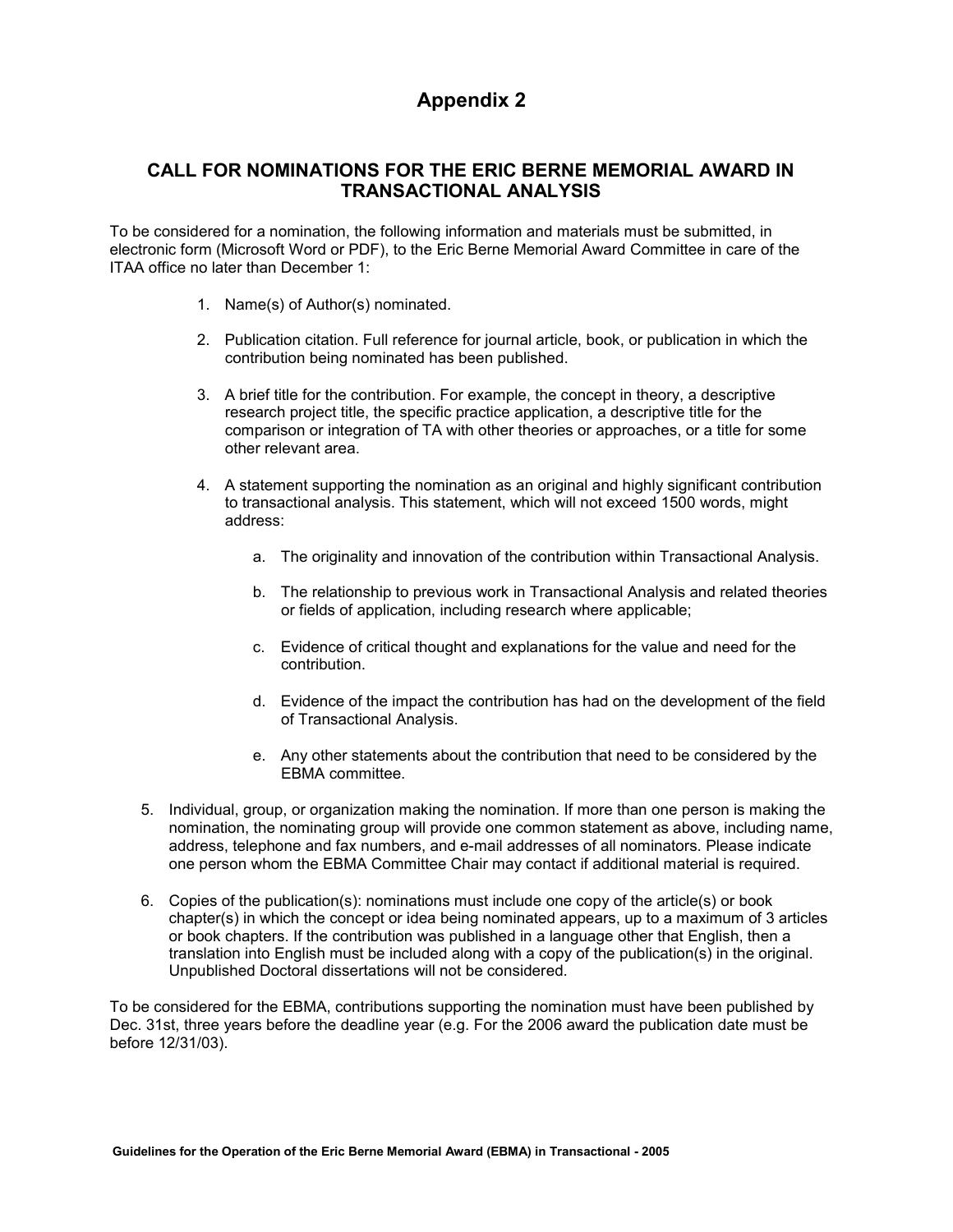## **TA ASSOCIATIONS LETTER**

TO: Presidents of TA Associations & Editors of TA Journals and Newsletters

FROM: (Name of Chairperson), chairperson ITAA Eric Berne Memorial Award Committee

Re: Eric Berne Memorial Award in Transactional Analysis

This is to request that you give whatever assistance you can to publicize a Call for nominations for the Eric Berne Memorial Award in Transactional Analysis for the coming year and to encourage your members to participate in making nominations for the award.

In addition we would like you assistance in finding volunteers to serve as EBMA Committee members or consultants to the committee in the review process.

Here are the things that you can do in order to support and encourage your members to participate:

- 1. Publicize the policies and procedures through your local associations, journals, and newsletters, using the materials that are enclosed and make these available to associations and individuals directly.
- 2. If possible, translate the policies and procedures into the languages that are used by your members.
- 3. Encourage your members to make nominations for the award.
- 4. Submit names of persons in your association to serve as consultants to the EBMA Committee in reviewing nominations for the award.

Enclosed for your information and use are abbreviated copies of operations manual for the Eric Berne Memorial Award in Transactional Analysis which includes:

- 1. A general description of the award and the award process.
- 2. A schedule for EBMA committee activities and deadlines.
- 3. Policies and procedures for making appointments to the EBMA committee.
- 4. Call for nominations for the EBMA.

In closing, I would like to express my appreciation in advance for your assistance. Nominations must be submitted in the format described in the Call for Nominations for the EBMA in TA to the EBMA Committee in care of the ITAA office, on or before December 1, in order to be considered for the coming year.

Recommendations for persons to serve as consultants or committee members are welcome at any time.

If you have any questions or would like assistance in preparing announcements please do not hesitate to contact me or the ITAA office

(NAME OF CHAIRPERSON) Chairperson: EBMA Committee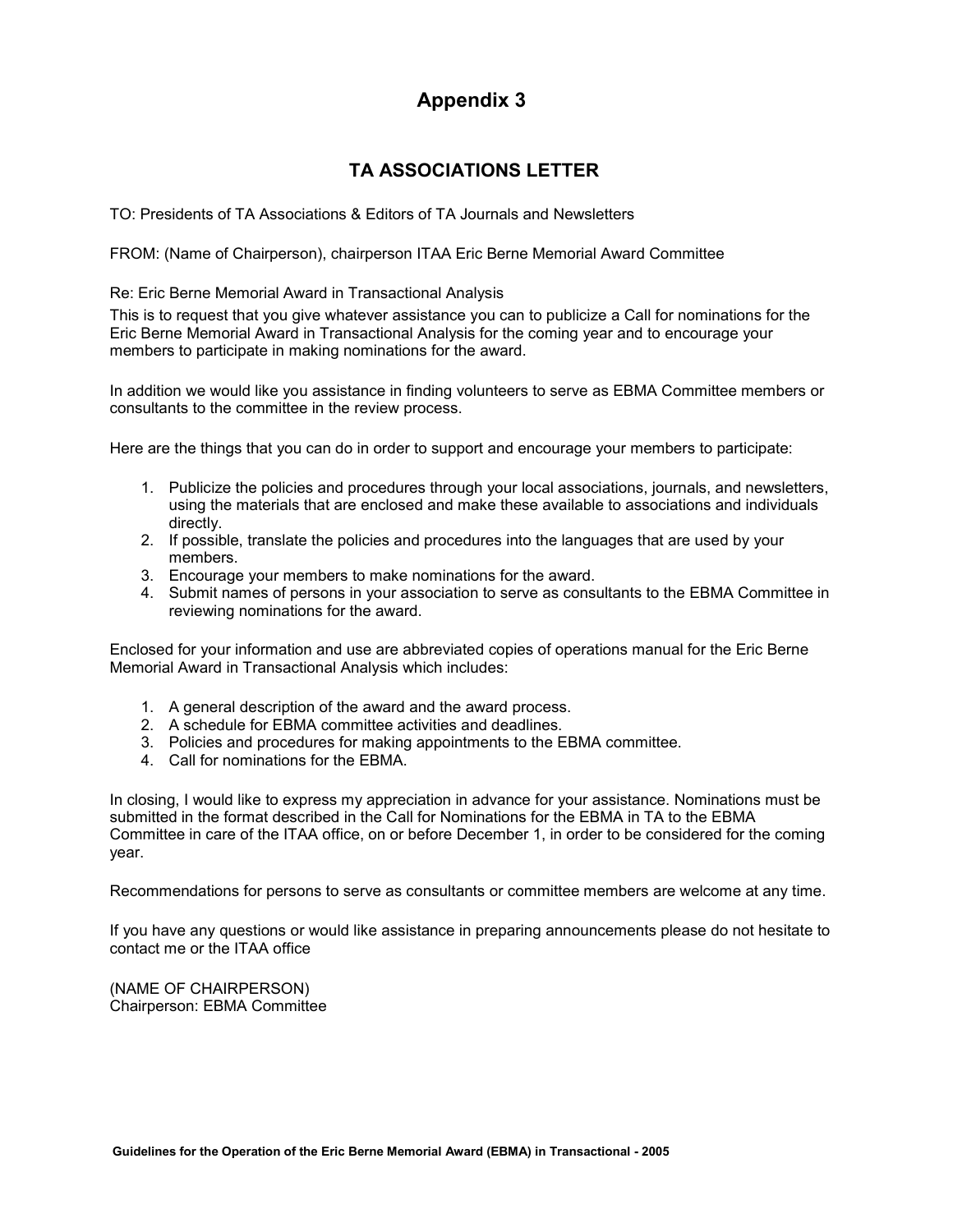## **ACKNOWLEDGMENT OF NOMINATION LETTER Appendix 4**

TO:

FROM: Eric Berne Memorial Award Committee

Thank you for submitting your nomination for the Eric Berne Memorial Award in Transactional Analysis:

Author(s):

Publication(s):

This letter is to acknowledge that the materials you have submitted for the nomination are:

Complete, and will be processed by the EBMA Committee.

Not complete. You will need to provide the following information or send additional materials listed below in order for your nomination to be considered by the EBMA Committee.

If additional materials are required for your nomination to be considered for this year, please return these promptly to the EBMA Committee in care of the ITAA office so that they will be received no later than January 15.

If you have any questions, please contact the ITAA office or the Chairperson of the Eric Berne Memorial Award Committee.

Chairperson: EBMA Committee of ITAA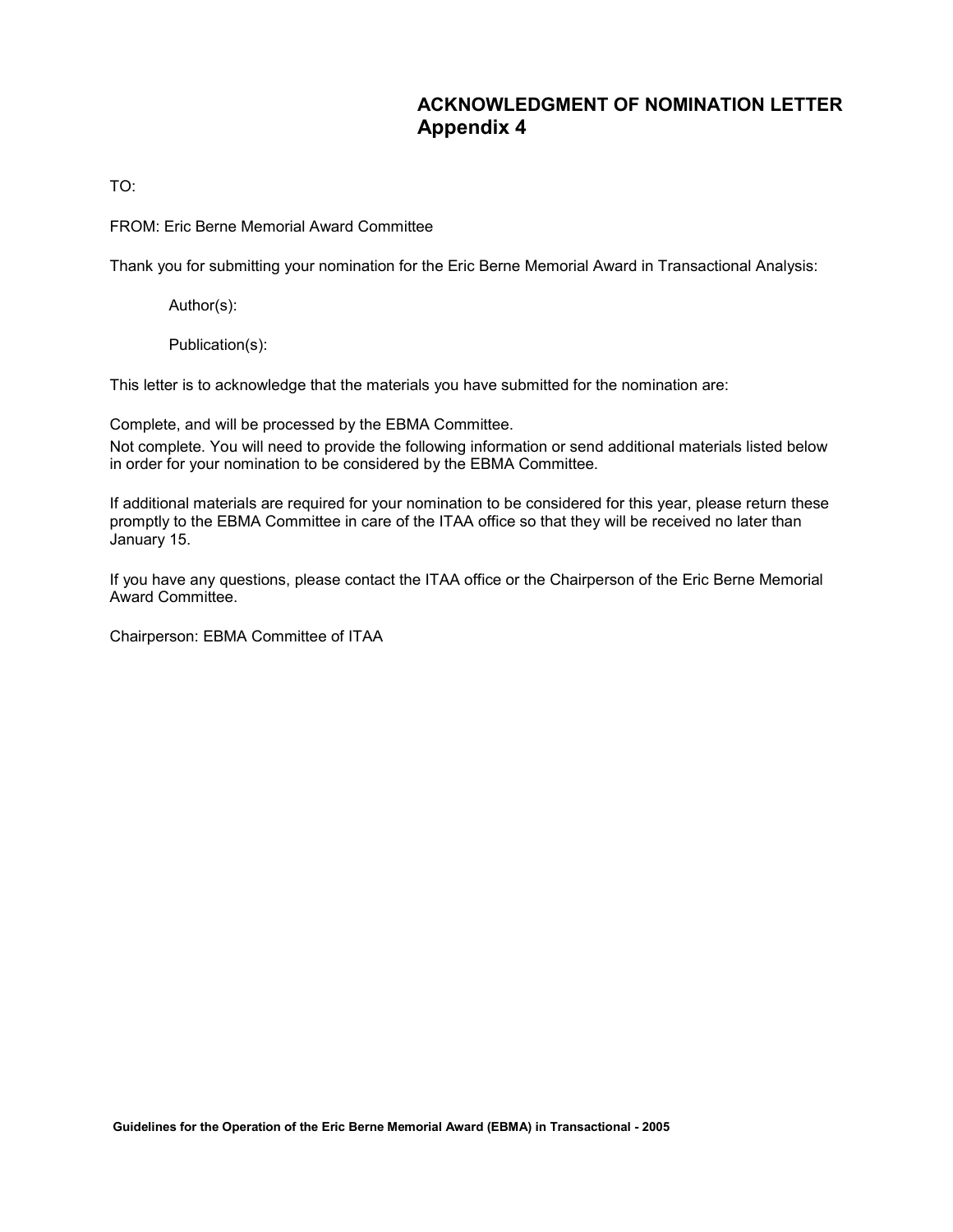## **EBMA NOMINEE CONGRATULATIONS LETTER Appendix 5**

TO:

FROM: Chairperson of the Eric Berne Memorial Award Committee

Congratulations on your being nominated for the Eric Berne Memorial Award in Transactional Analysis. You should have received a copy of the materials submitted in support of your nomination by the person(s) nominating you.

Please let the Committee Chairperson know whether or not you are willing to accept the nomination.

As part of the nomination process, the EBMA Committee would like to invite you to discuss with your nominators the submission of additional materials in support of your nomination. Any additional materials should be sent to the EBMA Committee in care of the ITAA office so they will be received no later than February 1st.

You will be notified by June 1 whether or not you are selected by the committee to receive the Eric Berne Memorial Award in Transactional Analysis and it is hoped that they will attend the award ceremonies at the ITAA summer conference and present a brief (up to 20 minutes) acceptance speech.

If you have any questions, please contact the ITAA office or the chairperson of the Eric Berne Memorial Award Committee.

Chairperson: EBMA Committee of ITAA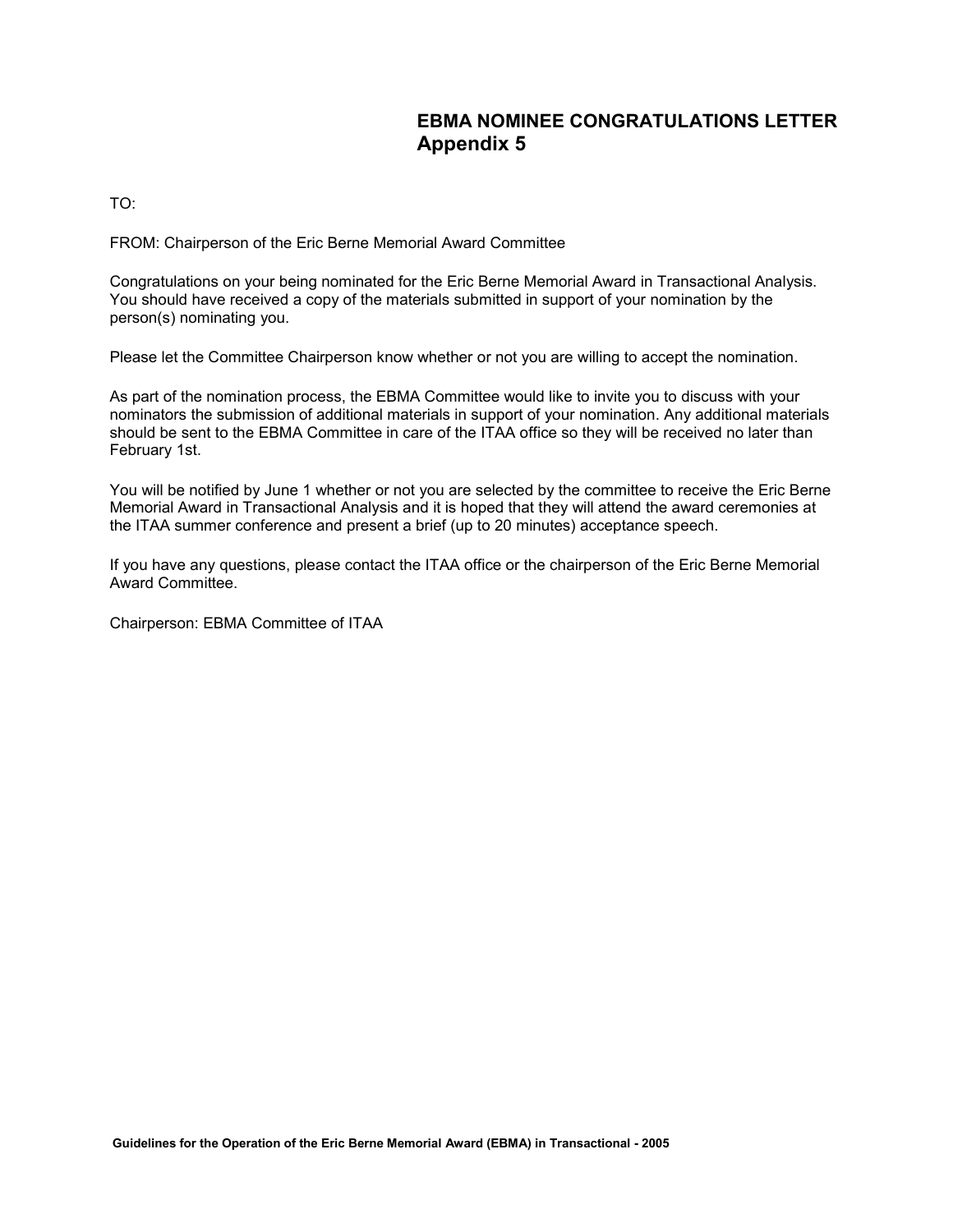## **EBMA EVALUATOR COVER LETTER**

(Date)

TO:

FROM: Eric Berne Memorial Award Committee

This is to request that you review and evaluate the enclosed materials that have been submitted with nominations for the Eric Berne Memorial Award in Transactional Analysis. These materials include:

- 1. Nomination materials received from the person(s) making the nomination.
- 2. A copy of the EBMA Review Form for you to complete.

Copies of all of the publication(s) involved may not be enclosed. If you do not have copies, please call the ITAA office and request that they send what you need.

Please return your review to the EBMA committee Chairperson in care of the ITAA office so that it will be received no later than April 1st.

Thank you very much in advance for being willing to do this work for the EBMA committee. Your review will be sent to the committee members for their consideration in voting on the Eric Berne Memorial Award in Transactional Analysis.

Chairperson: EBMA Committee of ITAA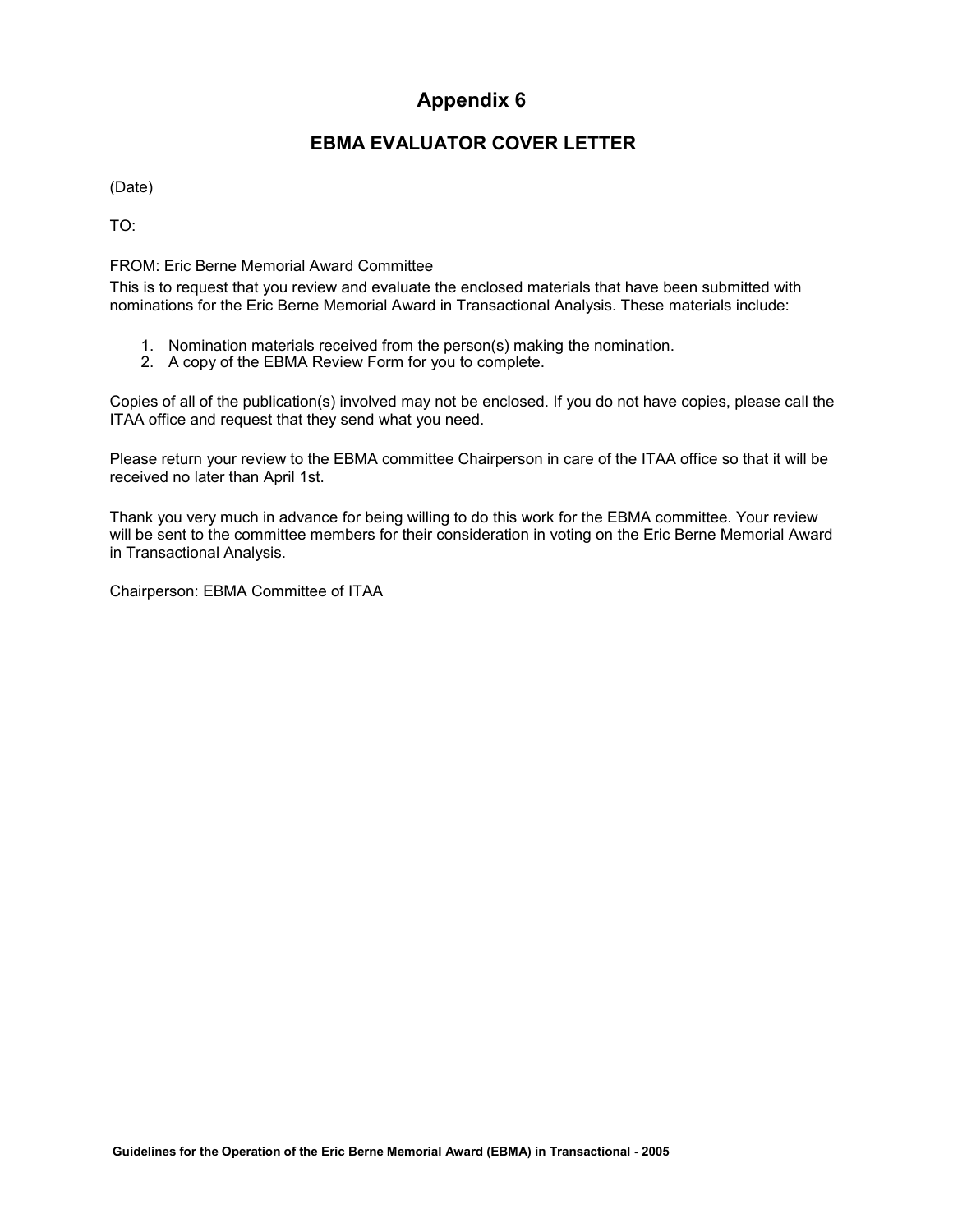## **EBMA COMMITTEE REVIEW FORM**

Dear EBMA Committee member:

You have agreed to review the following materials for nomination of the EBMA.

After thoroughly reading these materials please read the instructions and then fill out and sign one evaluation form for each nomination:

I have thoroughly reviewed and understand the materials for the nomination of for the EBMA and hereby submit my rankings.

Signed:\_\_\_\_\_\_\_\_\_\_\_\_\_\_\_\_\_\_\_\_\_\_\_\_\_\_\_\_\_\_\_\_\_ Date \_\_\_\_\_\_\_\_\_\_\_\_\_

A. ORIGINALITY OF THE CONTRIBUTION WITHIN TRANSACTIONAL ANALYSIS.

- 5. This work is extraordinarily original and innovative
- 4. This work is highly innovative
- 3. This work is solidly innovative
- 2. This work is somewhat innovative
- 1. This work is not innovative at all
- B. RELATIONSHIP TO EXISTING THEORIES AND FIELDS OF APPLICATION IN TA.

5. This work is intricately related to a number of areas theoretical and application of previous work in TA.

- 4. This work is related to an important area of TA.
- 3. This work is related to TA.
- 2. This work is minimally related to TA.
- 1. This work is unrelated to TA.
- C. POSITIVE IMPACT THE CONTRIBUTION HAS HAD ON TA THEORY AND OR APPLICATIONS.
	- 5. This work has made a dramatic impact on TA theory and practice.
	- 4. This work has made an important impact on TA theory and practice.
	- 3. This work has made a noticeable impact on TA theory or practice.
	- 2. This work has had a slight impact on TA theory or practice.
	- 1. This work has not had any impact on TA theory or practice.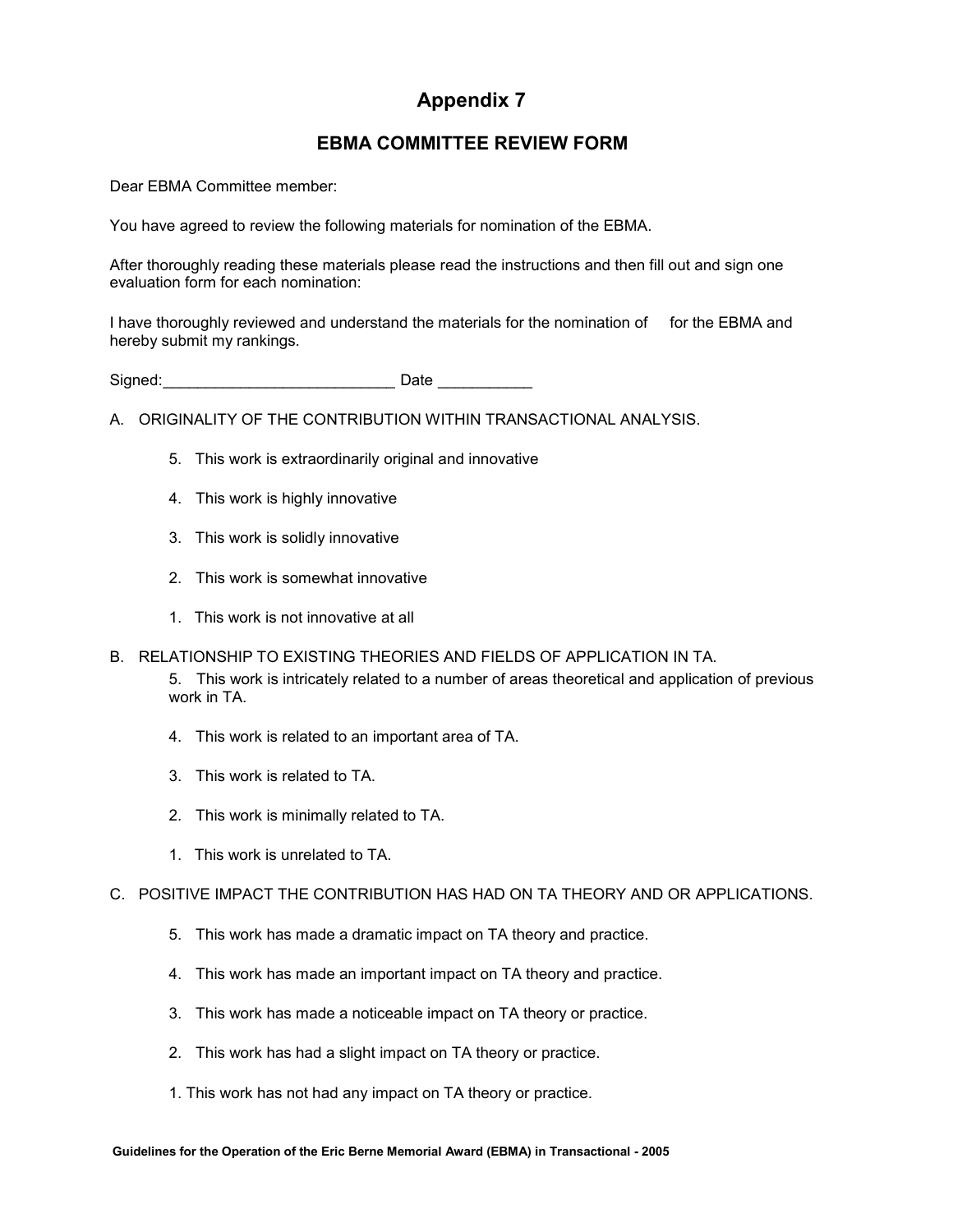**Guidelines for the Operation of the Eric Berne Memorial Award (EBMA) in Transactional - 2005**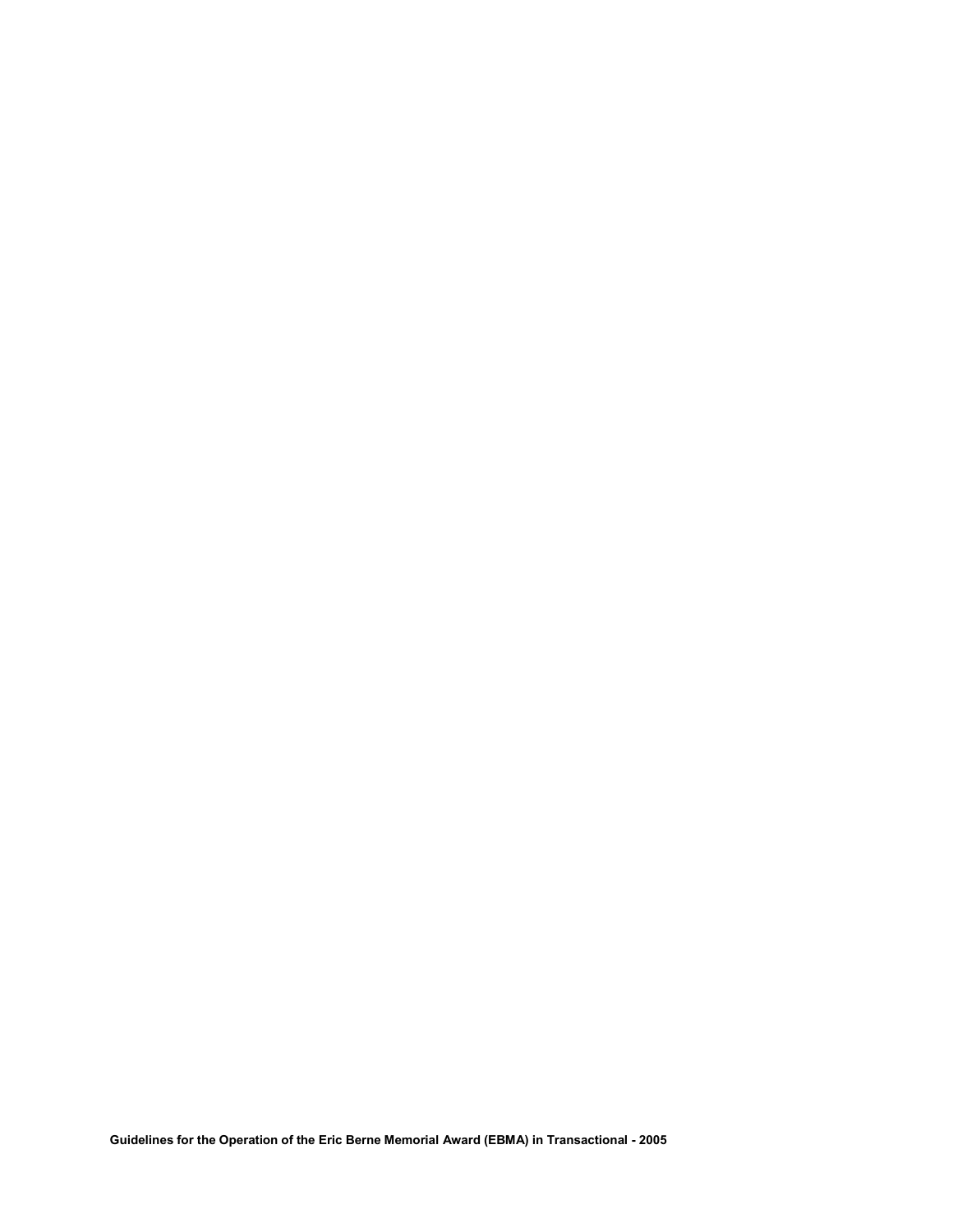## **VOTING FORM**

#### **CONFIDENTIAL**

DATE

To: EBMA Committee Members From: EBMA Committee Chair

RE: Voting form for (year) Eric Berne Memorial Award in Transactional Analysis

I thank all of you for completing the EBMA rating forms for the (year) nominations. We still have work to do. Because a number of nominations were rated as being worthy of an award, we need to narrow the choice to one.

The nominations rated worthy of an award were, in alphabetic order, (nominees names).

Please rank the nominees above in the order of worthiness for the award and return this form, completed, to the ITAA Office no later than DEADLINE. Mark "CONFIDENTIAL" and FAX to 925-600- 8112 or call 925-600-8110.

Ranks 1. 2. 3.

4.

If you have any questions, please do not hesitate to contact me (Chair email) or the ITAA office. Thanks again for your contribution to this important process.

Sincerely,

(Signature)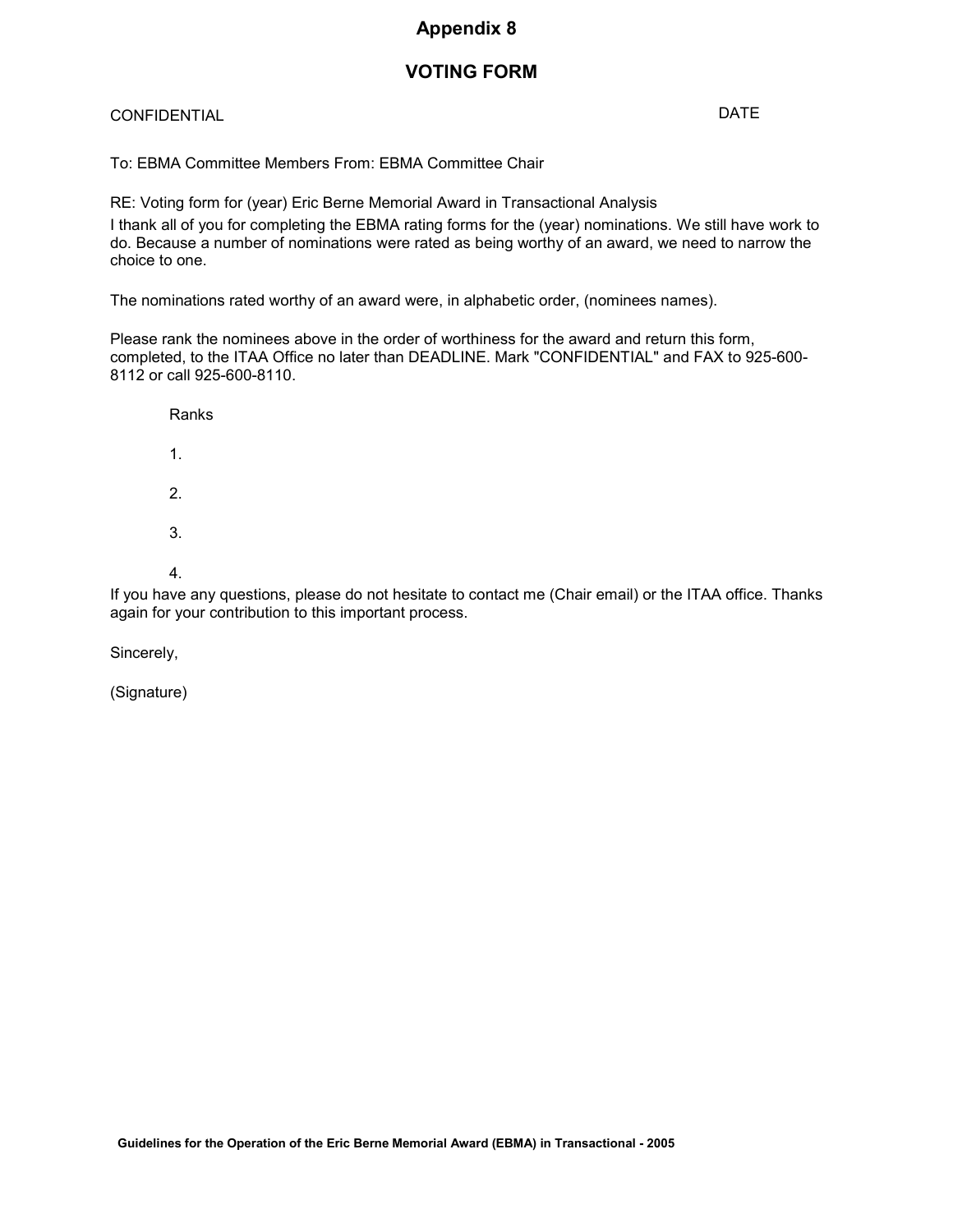### **SAMPLE PLAQUE TEXT**

In recognition of original and highly significant theoretical and practical contribution made to the field of transactional analysis, the International Transactional Association grants the

### ERIC BERNE MEMORIAL AWARD

TO

(Recipients name)

(title, reference and date of publication)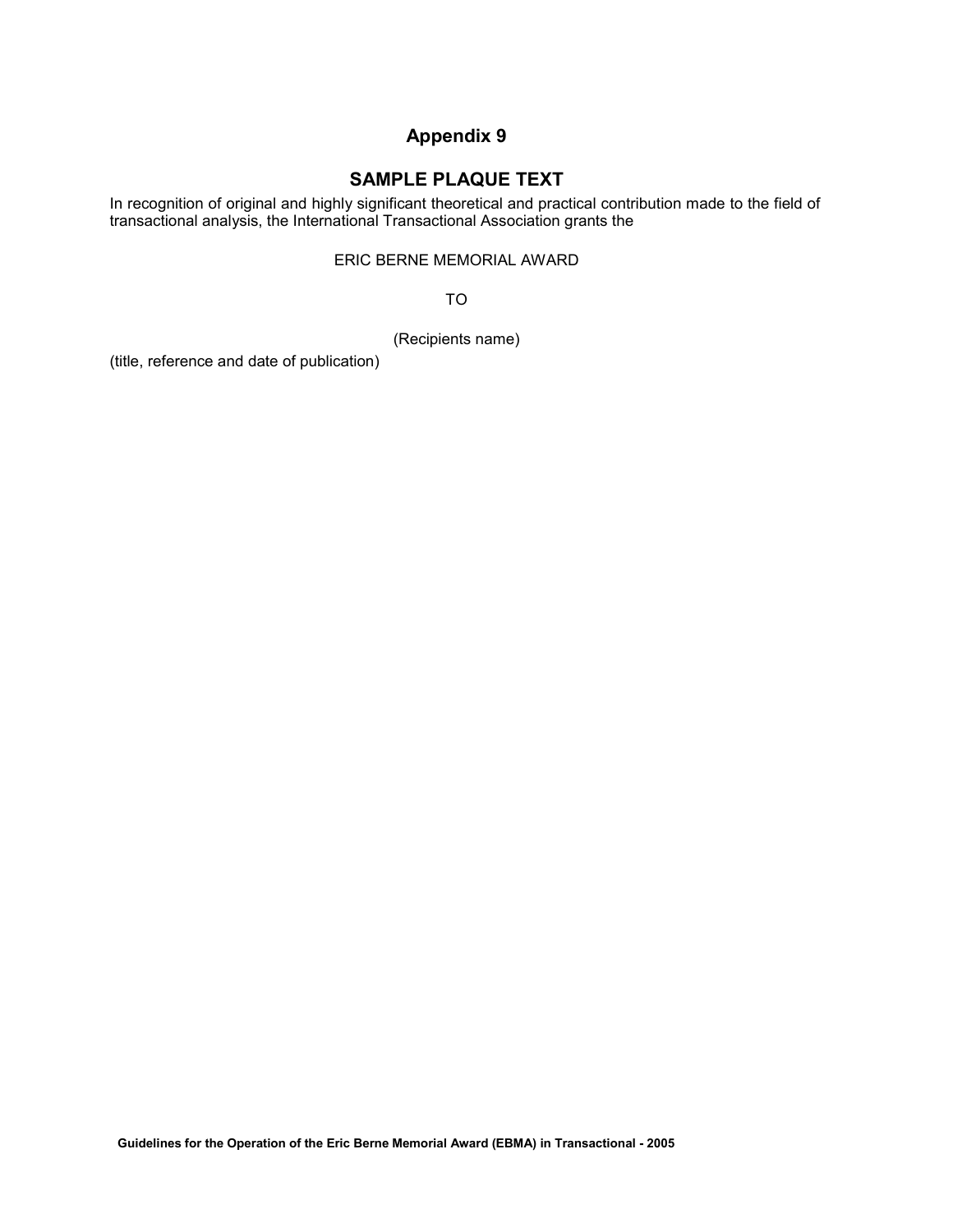### **SAMPLE CONGRATULATIONS TEXT**

To: (award winner)

From: Chair Eric Berne Memorial award committee

Congratulations! You have been awarded the (20xx) Eric Berne Memorial Award for your (name, work, and date of publication).

The award will be presented to you or a representative of your choice at the Dinner Banquet at the transactional analysis conference to take place on (day, date, time, and place).

Please let us know if you are planning to attend, and if not, who you want to take your place in accepting the award. If you attend we would be very pleased if you were to give a brief ten minute presentation.

Again accept our congratulations and thanks for your valuable work on behalf of transactional analysis.

Warmly,

signed Chairperson EBMA committee